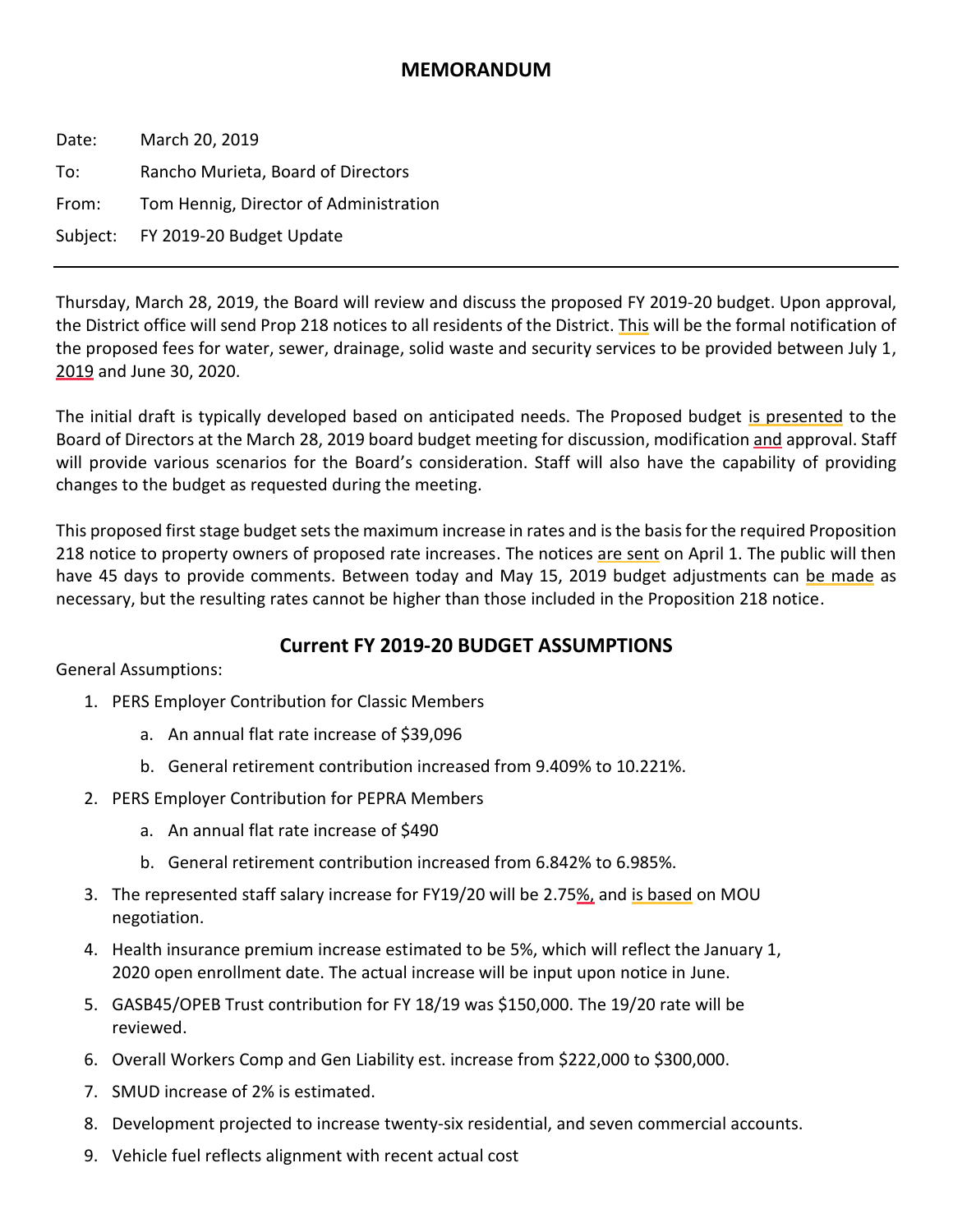Administration Assumptions:

- 1. Overall Unrepresented staff salary increase of \$45,000 budgeted.
- 2. Solar power savings to be reviewed and budget adjusted.
- 3. Server and desktop replacements, potential increase in support.
- 4. We are adding technology to improve District support and operations.
- 5. Potential opportunity to include a Co-op intern from UP.

## Water Department Assumptions:

- 1. Water consumption projected to increase/decrease is currently being analyzed.
- 2. Residential and commercial growth projected at 33 new connections
- 3. Includes Operating in Training position
- 4. May include paid Co-Op Intern position
- 5. Source of Supply:
	- a. Review potential increase in chemicals.
- 6. Water Treatment:
	- a. Power cost projection will reflect ongoing savings from impacts of power requirements for new membrane treatment plant; solar power savings.
	- b. Chemical cost projections will reflect savings achieved through purchasing under the Bay Area Chemical Consortium contracts and experience with costs for the new membrane treatment plant.
- 7. Water Transmission & Distribution:
	- a. Power cost brought in line with previous actuals.
- 8. Water Administration:
	- a. Information Systems Maintenance increase/decrease due to system interface upgrades.

Sewer Department Assumptions projected minimal increase at this time.

- 1. Residential & commercial growth projected at 33+ new connections
- 2. Sewer Treatment & Disposal:
	- a. Power cost reflects alignment with recent actual cost, plus solar power savings.
- 3. Sewer Administration:
	- a. Training/safety reflects alignment with recent actual cost.
	- b. Information Systems Maintenance

Drainage Department Assumption:

- 1. Drainage contribution from property tax allocation to be increased by 2%.
- 2. Improvements projections will be adjusted for planned growth due to development.